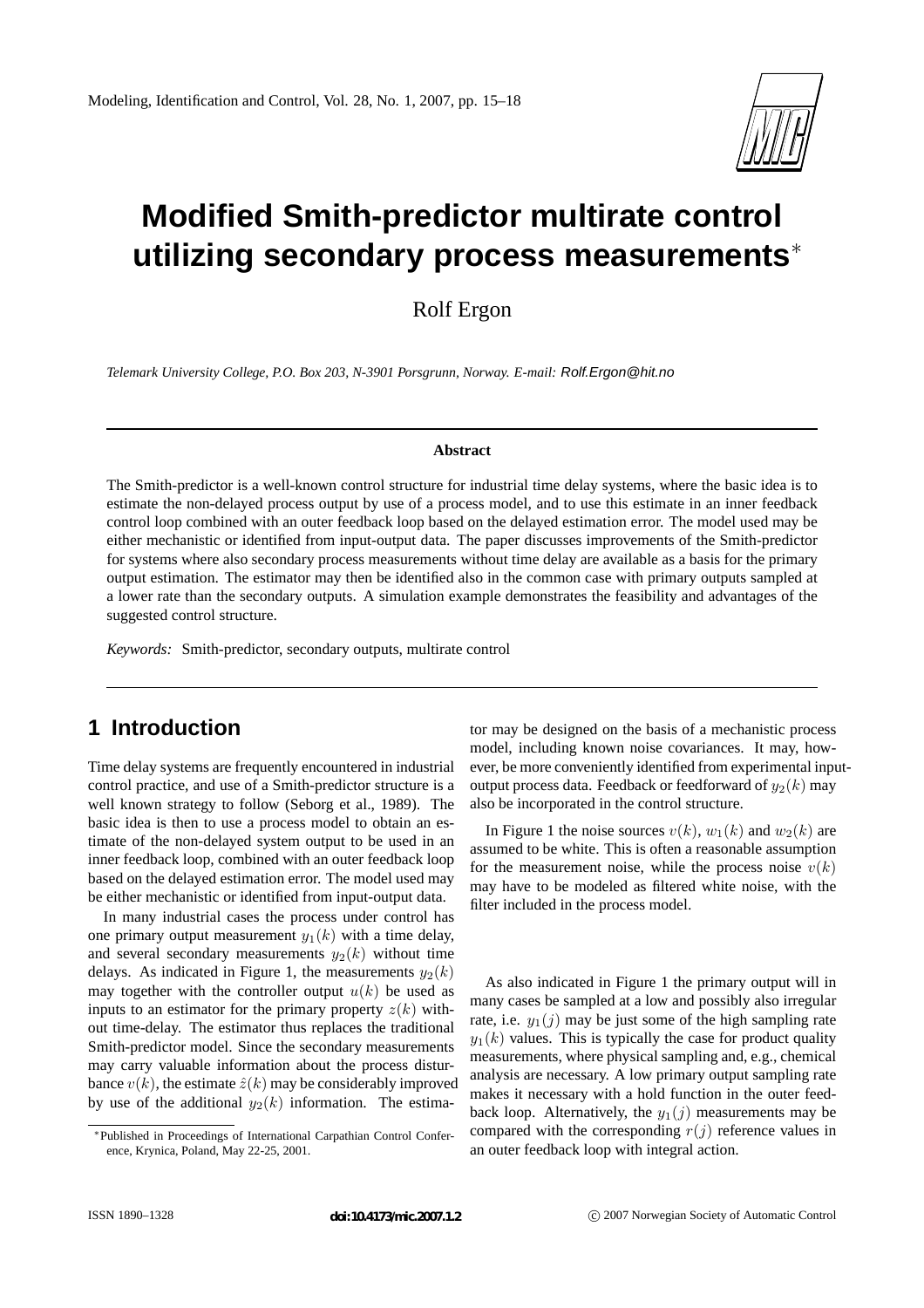

Figure 1: Modified Smith-predictor multirate control utilizing secondary process measurements.

### **2 Estimator identification**

Identification of the estimator from experimental data with both  $y_2(k)$  and  $u(k)$  as inputs may be performed by use of a prediction error method based on an underlying Kalman filter (Ljung, 1995). The time delay is then simply removed by appropriate data shifting. In order to obtain a theoretically optimal solution an output error (OE) structure must be specified (Ergon, 1999a), although also an ARMAX structure or a subspace identification method may provide good enough results for practical use. The argument for an OE structure is that neither past nor present non-delayed  $y_1(k)$ values will be available during normal operation, and in order to obtain correct Kalman gains they should thus not be used in the identification stage. The identification is straightforward when  $y_1(k)$  values are available at the same high rate as  $y_2(k)$  and  $u(k)$ , and the prediction error method can also be modified to handle the low and even irregular primary output sampling rate case (Ergon, 1998). We then minimize the criterion function

$$
V_N(\theta) = \frac{1}{N} \sum_{j=1}^{N} [y_1(j) - \hat{y}_1(j)]^2, \qquad (1)
$$

where N is the number of  $y_1(j)$  samples in the modeling set.

In the low primary output sampling rate case it is still required that  $y_2(k)$  and  $u(k)$  are sampled often enough in order to capture the dynamics of the process, and we thus have a multirate sampling identification problem. The standard initial value procedure based on a least squares identification of an ARX model cannot then be used, and we have to resort to some ad hoc initial value method (Ergon, 1999b). It is also required that the  $y_1(j)$  data are representative, with the same statistical distribution as  $y_1(k)$ . Further note that minimization of (1) in the multirate case is possible only for the OE structure, i.e. theoretical optimality coincides with practical feasibility.

### **3 Simulated system**

Figure 2 shows a two-stage stirred-tank mixing process where the feed flow rate  $q_F = 2$  m<sup>3</sup>/min. is constant, while the feed concentration  $c_F(t)$  [kg/m<sup>3</sup>] varies around 50 kg/m<sup>3</sup>. The flow rate  $q_A(t) = u(t)$  [m<sup>3</sup>/min.] is the manipulated input from the controller, while  $c_A = 800 \text{ kg/m}^3$  is constant. The volumes are  $V_1 = 4 \text{ m}^3$  and  $V_2 = 3 \text{ m}^3$ , and  $x_1(t)$ and  $x_2(t)$  are the concentrations in the tanks. The primary output concentration  $x_1(t)$  is measured by a high quality analytical instrument, causing a time delay  $D = 10$  min. and requiring a corresponding sampling interval, while  $x_2(t)$ is measured by an instrument without time delay, but with more measurement noise. The transportation time between the tanks is considered negligible.



Figure 2: Two-stage stirred-tank mixing process in simulation example.

The time varying feed concentration  $c_F(t) = x_3(t)$  is modeled as

$$
\dot{x}_3 = -a[x_3(t) - 50] + v(t),\tag{2}
$$

where  $a = 0.05$  min.<sup>-1</sup> and  $v(t)$  is white noise. After an Euler discretization with sampling interval  $T$ , the discretetime nonlinear process model is

$$
x_1(k+1) = \left[1 - \frac{Tq_F}{V_1}\right] x_1(k) + \frac{Tq_F}{V_1} x_2(k)
$$
  
+ 
$$
\frac{T}{V_1} u(k) [x_2(k) - x_1(k)]
$$
  

$$
x_2(k+1) = \left[1 - \frac{Tq_F}{V_2}\right] x_2(k) + \frac{Tq_F}{V_2} x_3(k)
$$
(3)  
- 
$$
\frac{T}{V_2} u(k) x_2(k) + \frac{Tc_A}{V_2} u(k)
$$
  

$$
x_3(k+1) = \left[1 - Ta\right] [x_3(k) - 50] + v(k)
$$
  

$$
y_1(k) = x_1(k) + w_1(k)
$$
  

$$
y_2(k) = x_2(k) + w_2(k),
$$

where the sample rate is chosen as  $T = 0.5$  min., and where  $v(k)$ ,  $w_1(k)$  and  $w_2(k)$  are white and independent noise sequences with variances chosen as  $r_v = 0.02$ ,  $r_1 = 0.0001$ and  $r_2 = 0.01$ .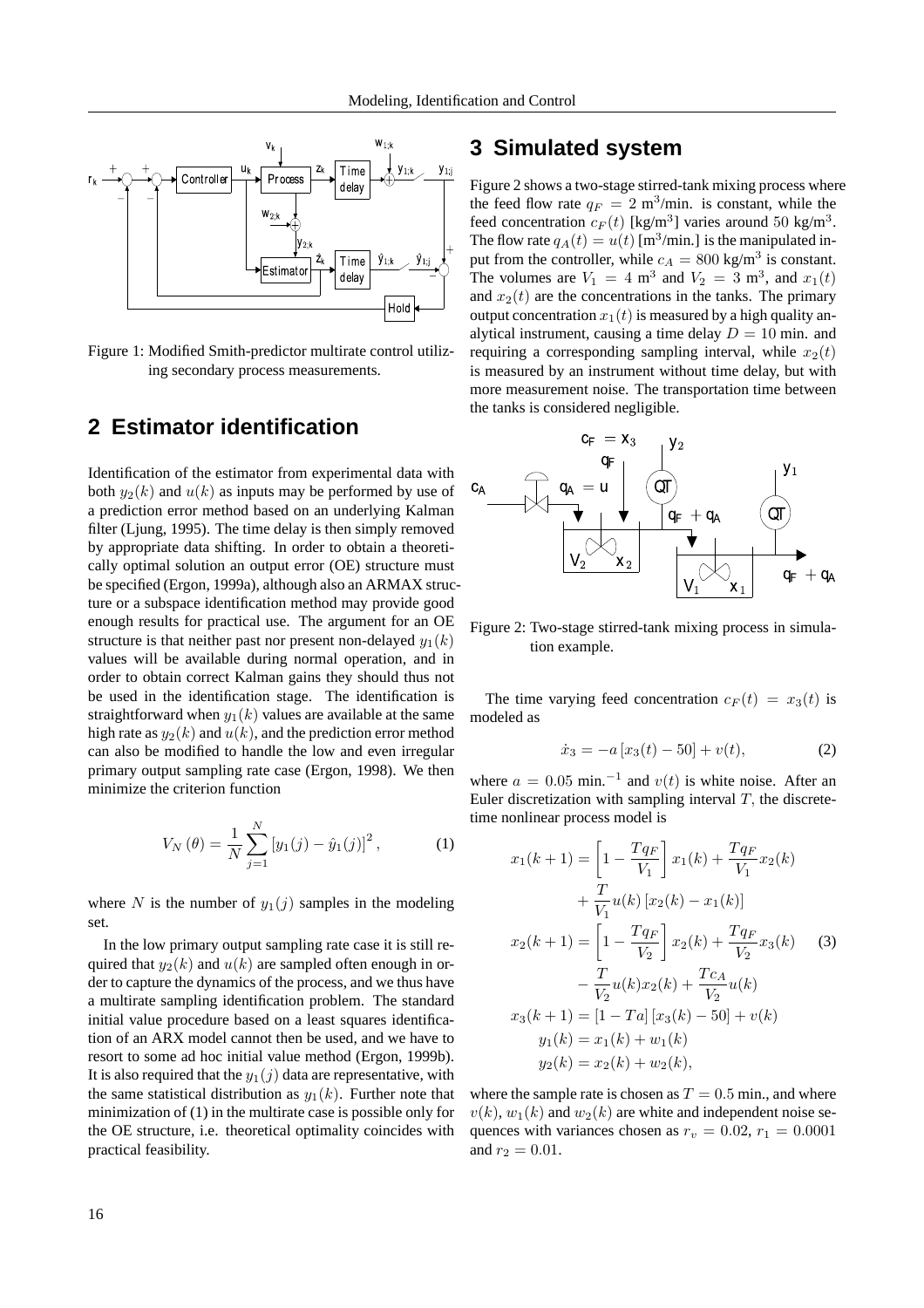The process was controlled as shown in Figure 1, using a proportional-integral controller given by

$$
e(k) = r(k) - y_1(k) + \hat{y}_1(k) - \hat{z}(k)
$$
  

$$
u(k) = u_0 + K_p \left[ e(k) + \frac{T}{T_i} \sum_{i=1}^k e(i) \right],
$$
 (4)

where  $u_0 = 0.1429$ , and where the controller parameters were chosen as  $K_p = 0.004$  and  $T_i = 34$  min., based on some trial and error starting with the Ziegler-Nichols continuous cycling method (Seborg et al., 1989). For simplicity of notation, (4) assumes high rate sampling of the primary output, and must thus be appropriately altered in the multirate case, i.e. by using the output from the hold function in Figure 1 instead of  $y_1(k) - \hat{y}_1(k)$ .

# **4 Identification of estimator**

The process in Figure 2 was simulated according to (3), and the estimator in Figure 1 was then identified from inputoutput data. For comparison purposes three different estimators were identified by use of the System Identification Toolbox in Matlab (Ljung, 1995):

- An ordinary second-order Smith-predictor using  $u(k)$ only as input and  $y_1(k)$  as output was identified by use of the *armax* function. The number of samples was in this case  $N = 400$ .
- A modified second-order Smith-predictor using both  $u(k)$  and  $y_2(k)$  as inputs and  $y_1(k)$  as output was identified by use of the function *pem*, with an OE model specified, and with  $N = 400$ .
- Finally, a modified second-order Smith-predictor using low sampling rate data  $y_1(j)$  as output was identified by a modified *pem* function minimizing (1). The  $y_1(j)$  sampling interval was in this case  $T_1 = 20T =$ 10 min., i.e. the same as the time delay  $D = 10$ . The number of  $u(k)$  and  $y_2(k)$  samples was  $N_2 = 8000$ , i.e. the number of  $y_1(j)$  samples was  $N = 400$ .

In all cases the input was a filtered pseudo-random binary sequence (PRBS) with autocovariance  $r_u(p) = 0.0016$  $(0.8)^{|p|}$ . The initial value problem in the multirate sampling case was solved by first identifying an ARMAX model with  $u(k)$  as input and  $y_2(k)$  as output, and then finding the static relation between the model state  $x(j)$  and the primary output  $y_1(j)$  by an ordinary least squares (LS) method. After an appropriate similarity transformation, this gives an initial model for the OE estimator to be identified (Ergon, 1999b). Typical validation responses for this procedure are shown in Figure 3.



Figure 3: Segment of  $y_1(k)$  validation responses (centered data) for initial ARMAX+LS estimator (dashed line) and final OE estimator (solid line) in the multirate identification case. The ideal response is shown by dotted line with o-markings at the  $j$ sampling instants.

# **5 Simulation results**

Simulation results for the control structure in Figure 1 with the process in Figure 2 and the identified estimators are shown in Figure 4a, b and c. Each typical RMSE value is based on 100 Monte Carlo runs, and computed according to

$$
RMSE = \sqrt{0.001 \sum_{k=501}^{1500} [r(k) - y_1(k)]^2}.
$$
 (5)

Note that in the simulation  $y_1(k)$  is known also in the low sampling rate case

For the specific process in Figure 2, the control can also be based on feeding back the  $y_2(k)$  signal instead of the  $\hat{z}(k)$  estimate, and holding only  $y_1(j)$  (Figure 4d). The best result is in fact achieved by feedback of both  $y_2(k)$  and the  $\hat{z}(k)$  estimate (Figure 4e). These control structures using feedback of  $y_2(k)$  requires  $2r(k)$  as set point.

# **6 Conclusions**

The modified Smith-predictor using also the secondary measurement information results in a considerably improved control performance, as compared with an ordinary Smithpredictor control structure. The primary output estimator may be identified from recorded data also in the multirate case with low primary output sampling rate. The modified Smith-predictor control structure in the simulation example essentially keeps its good performance also when the pri-